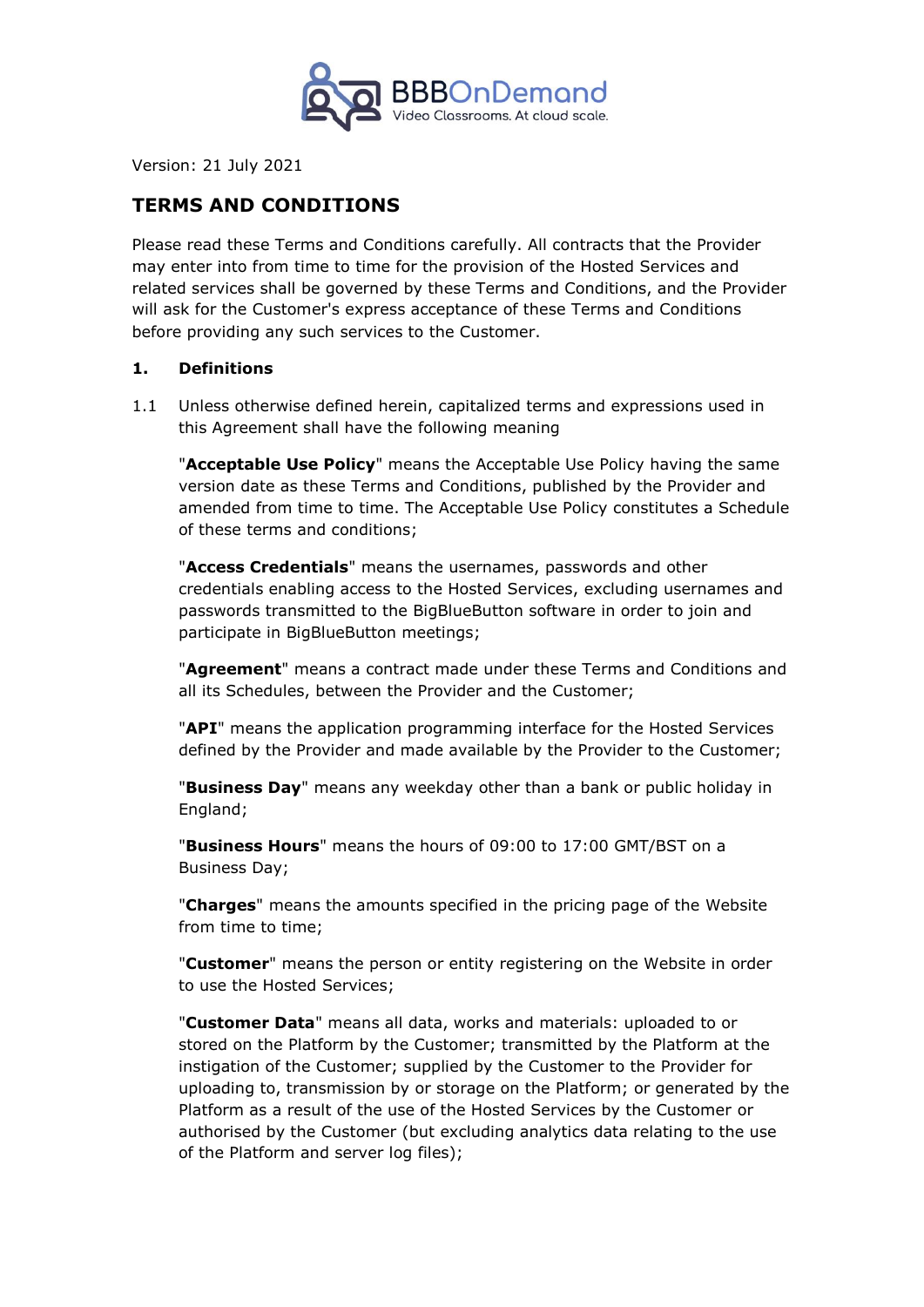**"Data Processing Agreement"** means the Data Processing Agreement having the same version date as these Terms and Conditions, published by the provider and amended from time to time. The Data Processing Agreement constitutes a Schedule of these Terms and Conditions.

"**Documentation**" means the documentation for the Hosted Services produced by the Provider and delivered or made available by the Provider to the Customer;

"**Effective Date**" means the date upon which the Customer completes and submits the Services Order Form on the Provider's Website;

"**Force Majeure Event**" means an event, or a series of related events, that is outside the reasonable control of the party affected (including failures of the internet or any public telecommunications network, hacker attacks, denial of service attacks, virus or other malicious software attacks or infections, power failures, industrial disputes affecting any third party, changes to the law, disasters, explosions, fires, floods, riots, terrorist attacks and wars);

"**Hosted Services**" means the online services – including but not limited to the use of BigBlueButton meetings and instances - provided from the domain bbbondemand.com, which will be made available by the Provider to each Customer as a service via the internet in accordance with these Terms and Conditions;

"**Intellectual Property Rights**" means all intellectual property rights wherever in the world, whether registrable or unregistrable, registered or unregistered, including any application or right of application for such rights (and these "intellectual property rights" include copyright and related rights, database rights, confidential information, trade secrets, know-how, business names, trade names, trade marks, service marks, passing off rights, unfair competition rights, patents, petty patents, utility models, semi-conductor topography rights and rights in designs);

"**Platform**" means the platform managed by the Provider and used by the Provider to provide the Hosted Services, including the application and database software for the Hosted Services, the system and server software used to provide the Hosted Services, and the Google Compute virtual servers on which that application, database, system and server software is installed;

"**Provider**" means Richard Phillips, Flat 18 Bradbury Court, 16 St Johns Park, London SE3 7TP – and any successor company or individual which assumes legal ownership of the Website and Hosted Services;

"**Services**" means any services that the Provider provides to the Customer, or has an obligation to provide to the Customer, under these Terms and Conditions;

"**Services Order Form**" means an online order form – including the registration form on the Website - published by the Provider and completed and submitted by the Customer incorporating these Terms and Conditions by reference;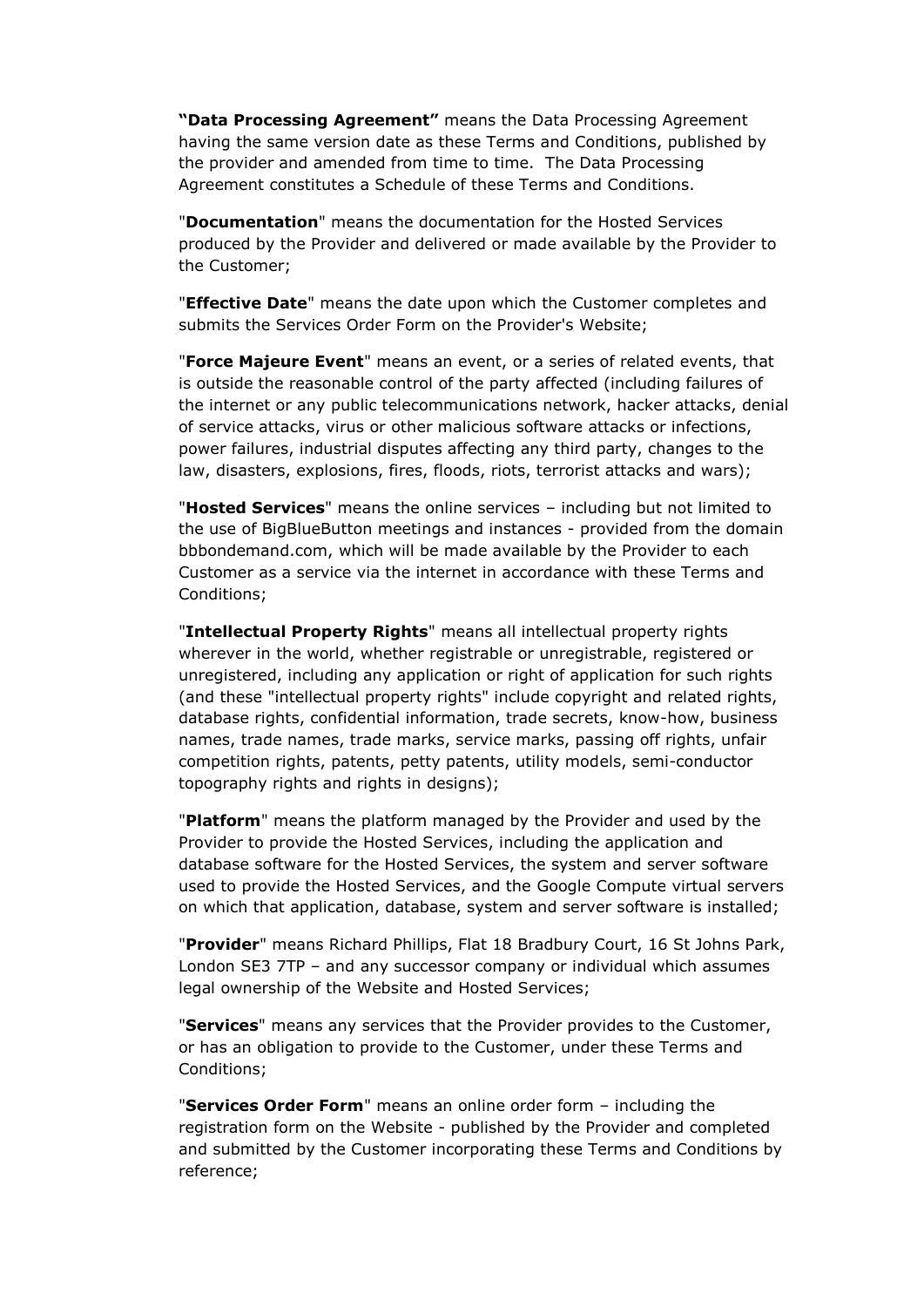"**Support Services**" means support in relation to the use of, and the identification and resolution of errors in, the Hosted Services, but shall not include the provision of training services;

"**Supported Web Browser**" means the current release from time to time of Microsoft Edge, Mozilla Firefox, Google Chrome or Apple Safari, or any other web browser that the Provider agrees in writing shall be supported;

"**Term**" means the term of the Agreement, commencing in accordance with Clause 2.1 and ending in accordance with Clause 2.2;

"**Terms and Conditions**" means all the documentation containing the provisions of the Agreement, namely the main body of these Terms and Conditions and Acceptable Use Policy, including any amendments to that documentation from time to time; and

"**Third Party Users" or "Participants"** means individuals or organisations which the Customer permits to make use of the Hosted Services provided to the Customer by the Provider.

"**Website**" means the website bbbondemand.com and its subdomains; and

"**Website API**" means the Application Programming Interface hosted on the Website which can be used under the terms of this agreement by a Customer to access the Hosted Services; and

"**User Interface**" means the interface for the Hosted Services designed to allow individual human users to access and use the Hosted Services.

### **2. Term**

- 2.1 The Agreement shall come into force upon the Effective Date.
- 2.2 The Agreement shall continue in force indefinitely, subject to termination in accordance with Clause 16 or any other provision of these Terms and Conditions.
- 2.3 Unless the parties expressly agree otherwise in writing, each Services Order Form shall create a distinct contract under these Terms and Conditions.

### **3. Hosted Services**

- 3.1 The Provider hereby grants to the Customer a non-exclusive licence to use the Hosted Services by means of the Website API for the creation, use and associated management of BigBlueButton meetings and meeting recordings and / or virtual servers running BigBlueButton accordance with the Documentation during the Term.
- 3.2 Except to the extent expressly permitted in these Terms and Conditions or required by law on a non-excludable basis, the licence granted by the Provider to the Customer under Clause 3.1 is subject to the following prohibitions: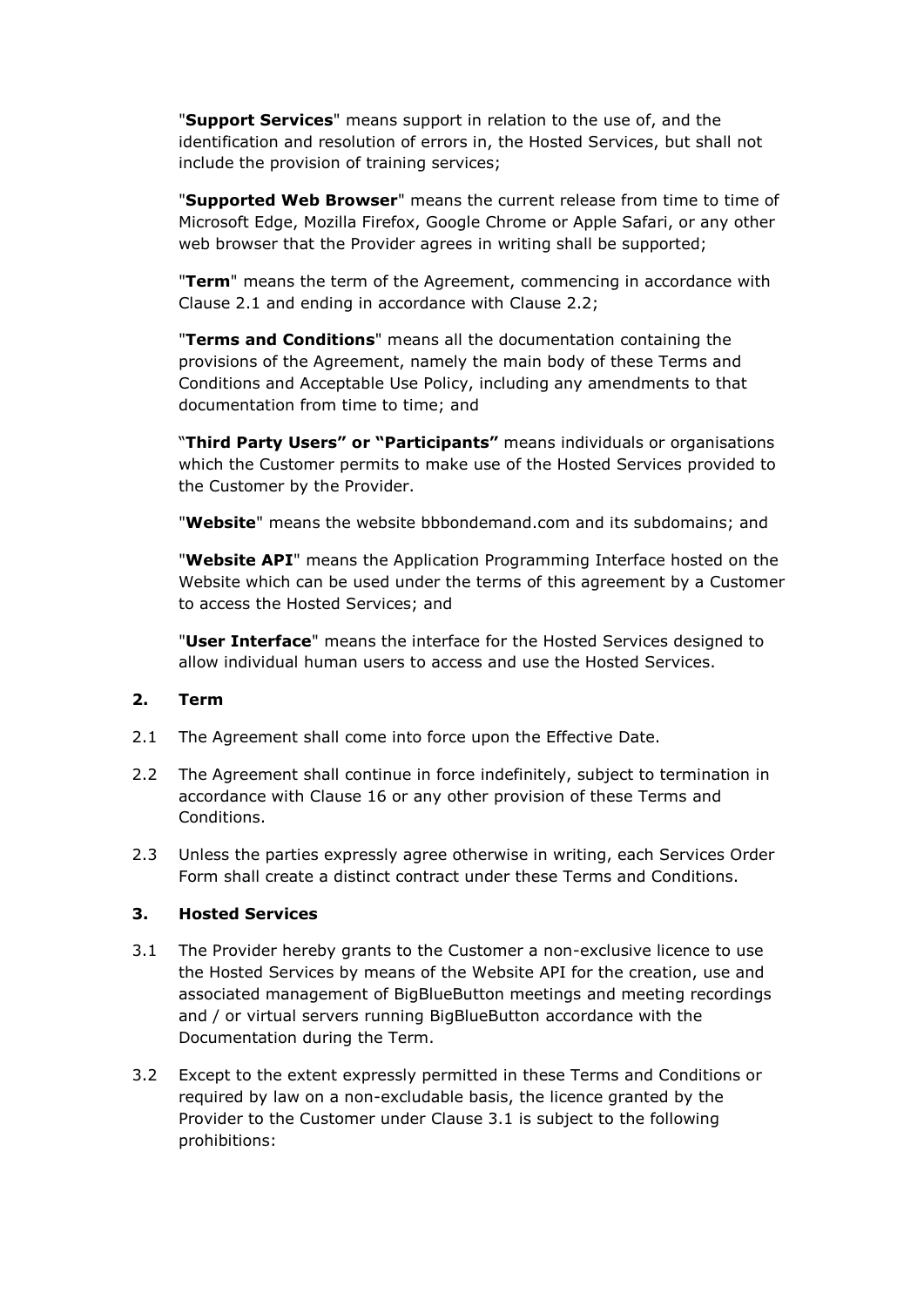- (c) the Customer must not pass or share the Access Credentials with any third party including Third Party Users nor allow any unauthorised person or application to use the Access Credentials to access or use the Website API; and
- (b) the Customer must not sub-license its right to access and use the Website API other than as permitted in 3.3; and
- (c) the Website API may only be used by an application or applications controlled by the Customer other than as permitted in 3.3; and
- (d) the Customer must not make any alteration to the Platform, except as permitted by the Documentation; and
- (e) the Customer must not conduct or request or allow any person to conduct load testing or penetration testing on the Platform or Hosted Services without the prior written consent of the Provider.
- 3.3 The Customer may allow Third Party Users to access and use Hosted Services subject to the following terms:
	- (a) the Customer may provide Third Party Users with access to BigBlueButton meetings provided to the Customer through the Hosted Services; and
	- (b) the Customer may provide Third Party Users with usernames and passwords sufficient to access and participate in BigBlueButton meetings provided to the Customer through the Hosted Services. For the avoidance of doubt, the Customer agrees that these are different from the Access Credentials; and
	- (c) the Customer may not allow Third Party Users to access the Website API other than for the purpose of their participation in BigBlueButton meetings, listing records of such meetings or accessing or managing recordings of such meetings; and
	- (c) the Customer assumes full responsibility for the activity of Third Party Users and any action of Third Party Users that would be a breach of this agreement if carried out by the Customer will be construed as a breach of this agreement by the Customer; and
	- (d) the Customer warrants that the Third Party Users have agreed to the terms of the Acceptable User Policy; and
	- (e) the Customer agrees that either the Customer or Third Party User is the Data Controller for any information that the Third Party User uploads to the Providers Systems.
- 3.4 The Customer shall implement and maintain reasonable security measures relating to the Access Credentials to ensure that no unauthorised person or application may gain access to the Hosted Services by means of the Access Credentials.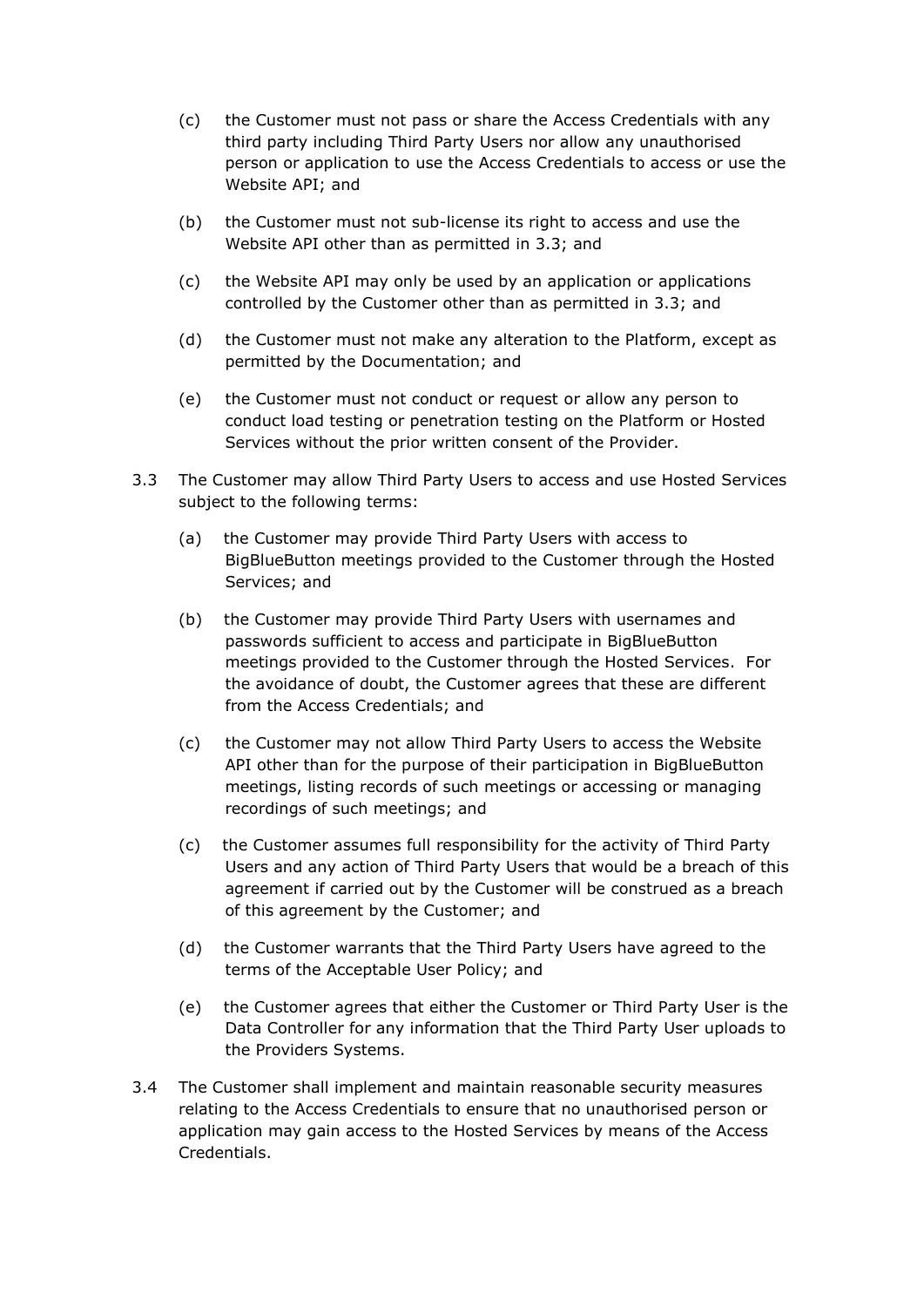- 3.5 The Provider shall use all reasonable endeavours to maintain the availability of the Hosted Services to the Customer at the gateway between the public internet and the network of the hosting services provider for the Hosted Services, but does not guarantee 100% availability.
- 3.6 The Customer must comply with the Acceptable Use Policy, and must ensure that all persons using the Hosted Services with the authority of the Customer, including Third Party Users, comply with the Acceptable Use Policy.
- 3.7 The Customer must not use or allow the Hosted Services to be used in any way that causes, or may cause, damage to the Hosted Services or Platform or impairment of the availability or accessibility of the Hosted Services.
- 3.8 The Customer must not use the Hosted Services in any way that uses excessive Platform resources and as a result is liable to cause a material degradation in the services provided by the Provider to other customers using the Platform; and the Customer acknowledges that the Provider may use reasonable technical measures to limit the use of Platform resources by the Customer for the purpose of assuring services to its customers generally.
- 3.9 The Customer must not use the Hosted Services:
	- (a) in any way that is unlawful, illegal, fraudulent or harmful; or
	- (b) in connection with any unlawful, illegal, fraudulent or harmful purpose or activity.
- 3.10 For the avoidance of doubt, the Customer has no right to access the software code (including object code, intermediate code and source code) of the Platform, either during or after the Term.
- 3.11 For the avoidance of doubt, the Customer has no right to access servers managed by the Provider using SSH or otherwise attempt shell / command line access. Such access or attempted access is a criminal offence that may be reported by the Provider to relevant authorities.
- 3.12 The Provider may suspend the provision of the Hosted Services without notice if any amount due to be paid by the Customer to the Provider under the Agreement is overdue.

### **4. Customer Data**

- 4.1 The Customer hereby grants to the Provider a non-exclusive licence to copy, reproduce, store, distribute, publish, export, adapt, edit and translate the Customer Data to the extent reasonably required for the performance of the Provider's obligations and the exercise of the Provider's rights under the Agreement. The Customer also grants to the Provider the right to sub-license these rights to its hosting, connectivity and telecommunications service providers, subject to any express restrictions elsewhere in the Agreement.
- 4.2 The Customer warrants to the Provider that the Customer Data when used by the Provider in accordance with the Agreement will not infringe the Intellectual Property Rights or other legal rights of any person, and will not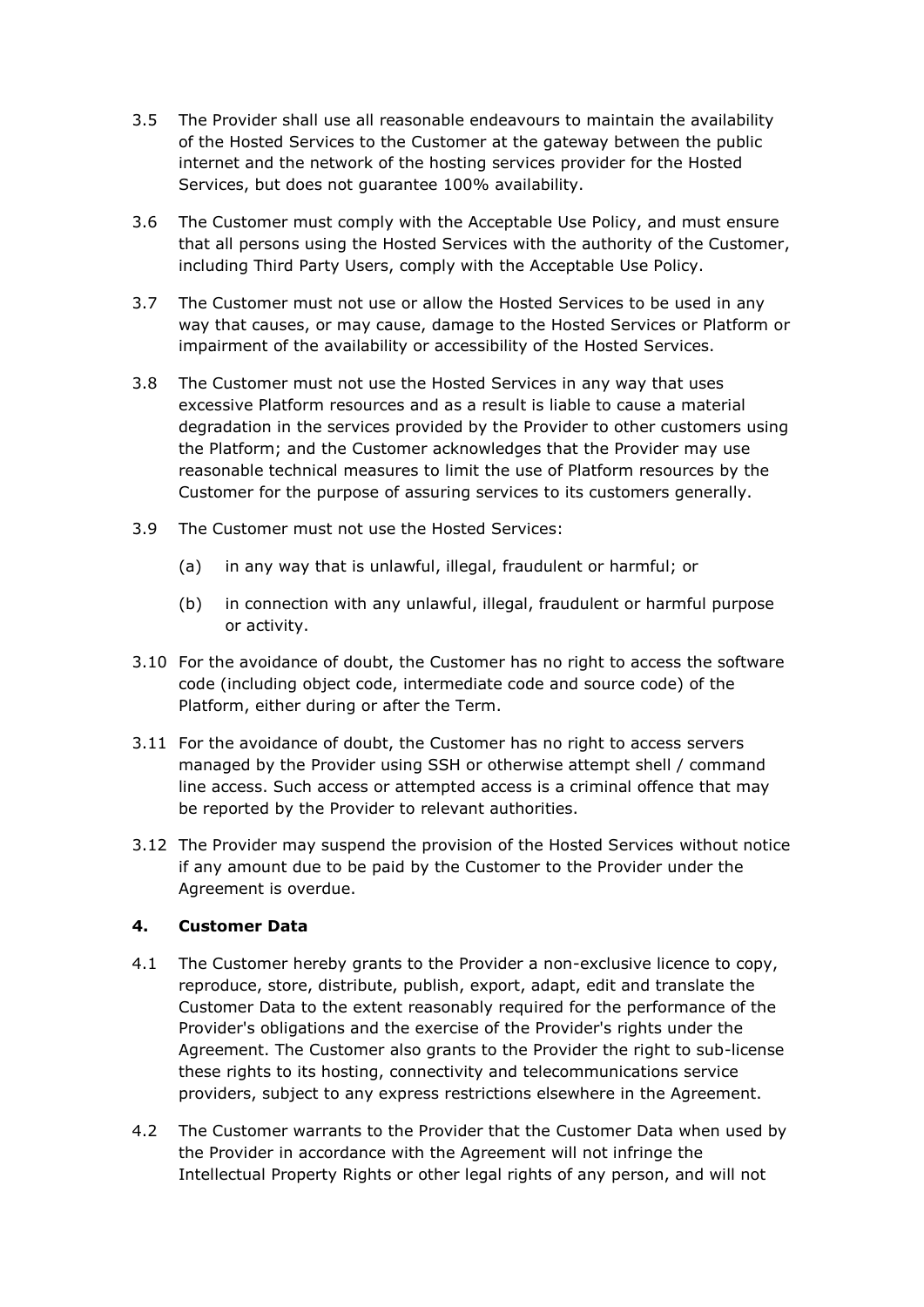breach the provisions of any law, statute or regulation, in any jurisdiction and under any applicable law.

## **5. Support Services**

- 5.1 The Provider may provide the Support Services to the Customer during the Term, but shall have no obligation to do so; any such Support Services shall be subject to this Clause 5.
- 5.2 The Provider may make available to the Customer an email-based helpdesk.
- 5.3 The Customer may use the helpdesk for the purposes of requesting and, where applicable, receiving the Support Services; and the Customer must not use the helpdesk for any other purpose.
- 5.4 The Provider may suspend the provision of the Support Services if any amount due to be paid by the Customer to the Provider under the Agreement is overdue.

## **6. Acknowledgement of Copyright**

- 6.1 The Hosted Services includes providing the Customer with access to running instances of the BigBlueButton software system. For the avoidance of doubt, the Provider acknowledges that the Provider does not own BigBlueButton and recognises in full the intellectual property rights of BigBlueButton Inc.
- 6.2 Under the terms of the BigBlueButton software license (the GNU Lesser General Public License) the Provider asserts that it has the necessary rights to offer the Hosted Services to the Customer.

## **7. No assignment of Intellectual Property Rights**

7.1 Nothing in these Terms and Conditions shall operate to assign or transfer any Intellectual Property Rights from the Provider to the Customer or from the Customer to the Provider.

## **8. Charges**

- 8.1 The Customer shall pay the Charges to the Provider in accordance with these Terms and Conditions.
- 8.2 All amounts stated in or in relation to these Terms and Conditions are, unless the context requires otherwise, stated exclusive of any applicable value added taxes, which will be added to those amounts and payable by the Customer to the Provider.
- 8.3 The Provider may elect to vary any element of the Charges by giving to the Customer not less than 30 days' written notice of the variation.

## **9. Payments**

9.1 The Customer agrees to pay for their activity using the Hosted Services, at a charge calculated by the metering system built into the Hosted Services using the tariff published on the Website. The Customer agrees for charges to be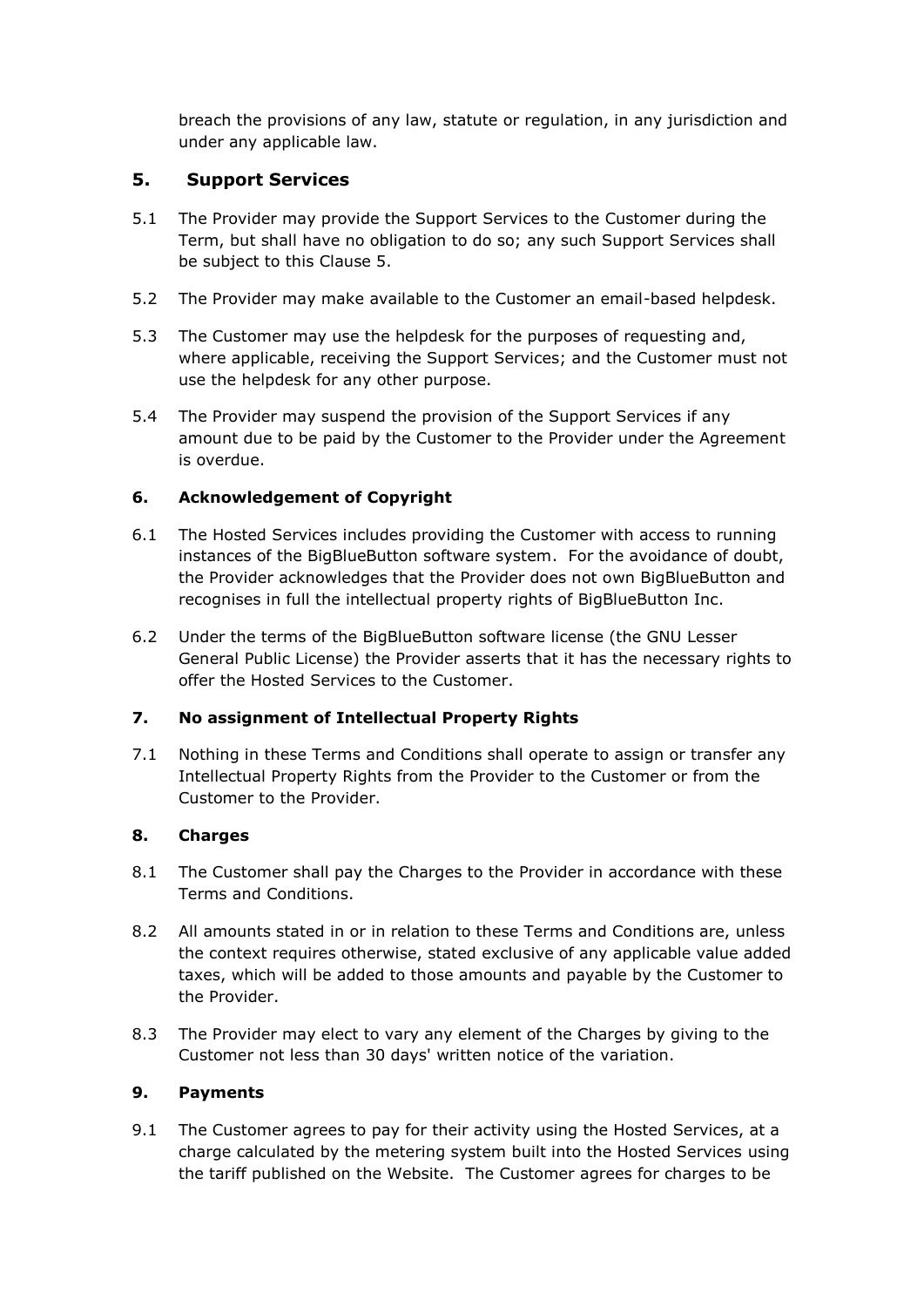made against their account after advance notification but without further action by them. The Customer agrees that the calculation of charges will involve rounding of temporal and financial values, a minimum charge for some activities and other pricing assumptions as described on The Website.

- 9.2 The Customer agrees to keep their payment method details up to date on the Website.
- 9.3 If the Customer does not pay any amount properly due to the Provider under these Terms and Conditions, the Provider may:
	- (a) charge the Customer interest on the overdue amount at the rate of 8% per annum above the Bank of England base rate from time to time (which interest will accrue daily until the date of actual payment and be compounded at the end of each calendar month); or
	- (b) claim interest and statutory compensation from the Customer pursuant to the Late Payment of Commercial Debts (Interest) Act 1998.
	- (c) stop providing the service until the outstanding sum is paid and at the option of the Provider, terminate this agreement.

### **10. Not a Distance Contract**

10.1 The Services are provided on a Business to Business basis only. The Customer confirms that they are not entering into this Agreement wholly or mainly outside of the Customers trade, business, craft or profession. The Customer agrees that this is not a distance contract within the meaning of the Consumer Contracts (Information, Cancellation and Additional Charges) Regulations 2013.

### **11. Data protection**

11.1 The Customer and Provider agree to the terms set out in the Data Processing Agreement.

### **12. Warranties**

- 12.1 The Customer warrants to the Provider that it has the legal right and authority to enter into the Agreement and to perform its obligations under these Terms and Conditions.
- 12.2 All of the parties' warranties and representations in respect of the subject matter of the Agreement are expressly set out in these Terms and Conditions. To the maximum extent permitted by applicable law, no other warranties or representations concerning the subject matter of the Agreement will be implied into the Agreement or any related contract.

## **13. Acknowledgements and warranty limitations**

13.1 The Customer acknowledges that complex software is never wholly free from defects, errors and bugs; and subject to the other provisions of these Terms and Conditions, the Provider gives no warranty or representation that the Hosted Services will be wholly free from defects, errors and bugs.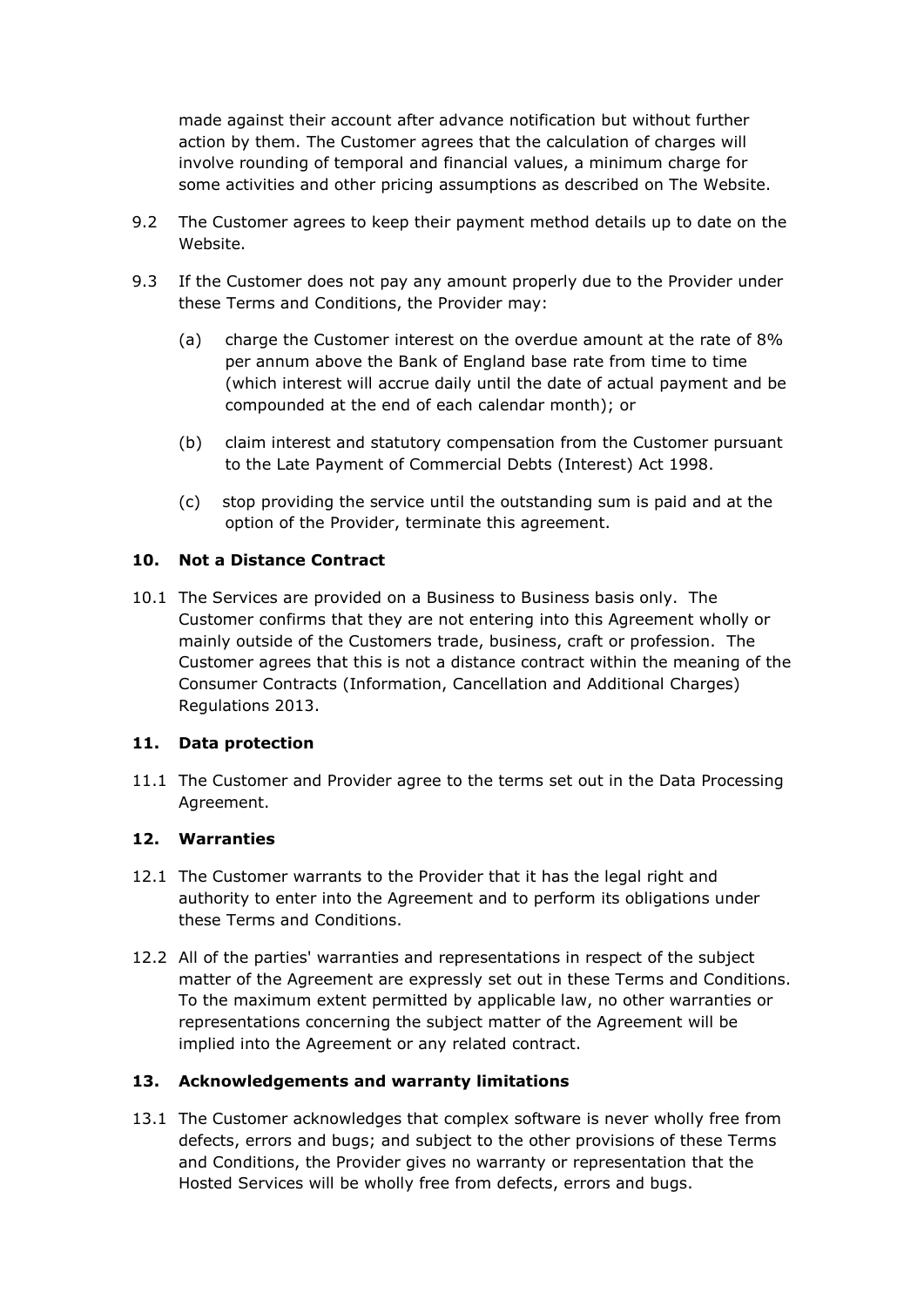- 13.2 The Customer acknowledges that complex software is never entirely free from security vulnerabilities; and subject to the other provisions of these Terms and Conditions, the Provider gives no warranty or representation that the Hosted Services will be entirely secure.
- 13.3 The Customer acknowledges that although portions of the Hosted Services aim for compatibility with the published open source BigBlueButton API; the Provider does not warrant or represent that the Hosted Services will be 100% compatible or will work with all other software, systems or libraries which claim BigBlueButton interoperability.
- 13.4 The Customer acknowledges that the Provider will not provide any legal, financial, accountancy or taxation advice under these Terms and Conditions or in relation to the Hosted Services; and, except to the extent expressly provided otherwise in these Terms and Conditions, the Provider does not warrant or represent that the Hosted Services or the use of the Hosted Services by the Customer will not give rise to any legal liability on the part of the Customer or any other person.

### **14. Limitations and exclusions of liability**

- 14.1 Nothing in these Terms and Conditions will:
	- (a) limit any liabilities in any way that is not permitted under applicable law; or
	- (b) exclude any liabilities that may not be excluded under applicable law,

and, if a party is a consumer, that party's statutory rights will not be excluded or limited by these Terms and Conditions, except to the extent permitted by law.

- 14.2 The limitations and exclusions of liability set out in this Clause 14 and elsewhere in these Terms and Conditions:
	- (a) are subject to Clause 14.1; and
	- (b) govern all liabilities arising under these Terms and Conditions or relating to the subject matter of these Terms and Conditions, including liabilities arising in contract, in tort (including negligence) and for breach of statutory duty, except to the extent expressly provided otherwise in these Terms and Conditions.
- 14.3 The Provider will not be liable to the Customer in respect of any losses arising out of a Force Majeure Event. A service outage from any third party technology provider (such as Google inc.) used by the Provider to offer the Hosted Services constitutes a Force Majeure event.
- 14.4 The Provider will not be liable to the Customer in respect of any loss of profits or anticipated savings.
- 14.5 The Provider will not be liable to the Customer in respect of any loss of revenue or income.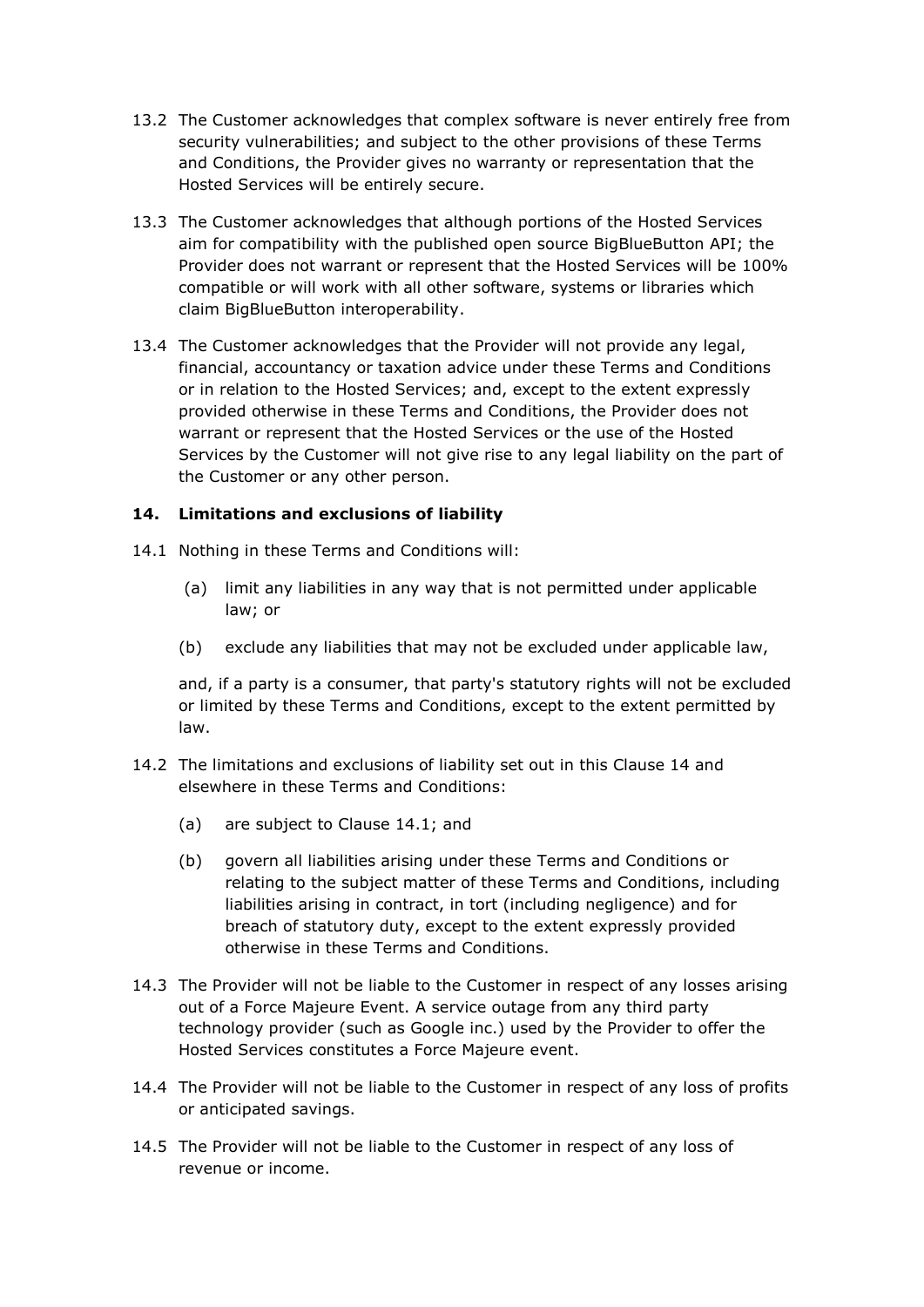- 14.6 The Provider will not be liable to the Customer in respect of any loss of business, contracts or opportunities.
- 14.7 The Provider will not be liable to the Customer in respect of any loss or corruption of any data, database or software.
- 14.8 The Provider will not be liable to the Customer in respect of any special, indirect or consequential loss or damage, including but not limited to reputational harm.
- 14.9 The aggregate liability of the Provider to the Customer under the Agreement in respect of any event or series of related events shall not exceed the total amount paid and payable by the Customer to the Provider under the Agreement in the 3 month period preceding the commencement of the event or events.

#### **15. Force Majeure Event**

15.1 If a Force Majeure Event gives rise to a failure or delay in either party performing any obligation under the Agreement (other than any obligation to make a payment), that obligation will be suspended for the duration of the Force Majeure Event.

#### **16. Termination**

- 16.1 Either party may terminate the Agreement by giving to the other party at least 30 days' written notice of termination.
- 16.2 Either party may terminate the Agreement immediately by giving written notice of termination to the other party if the other party commits a material breach of these Terms and Conditions.
- 16.3 Either party may terminate the Agreement immediately by giving written notice of termination to the other party if:
	- (a) the other party:
		- (i) is dissolved;
		- (ii) ceases to conduct all (or substantially all) of its business;
		- (iii) is or becomes unable to pay its debts as they fall due;
		- (iv) is or becomes insolvent or is declared insolvent; or
		- (v) convenes a meeting or makes or proposes to make any arrangement or composition with its creditors;
	- (b) an administrator, administrative receiver, liquidator, receiver, trustee, manager or similar is appointed over any of the assets of the other party;
	- (c) an order is made for the winding up of the other party, or the other party passes a resolution for its winding up (other than for the purpose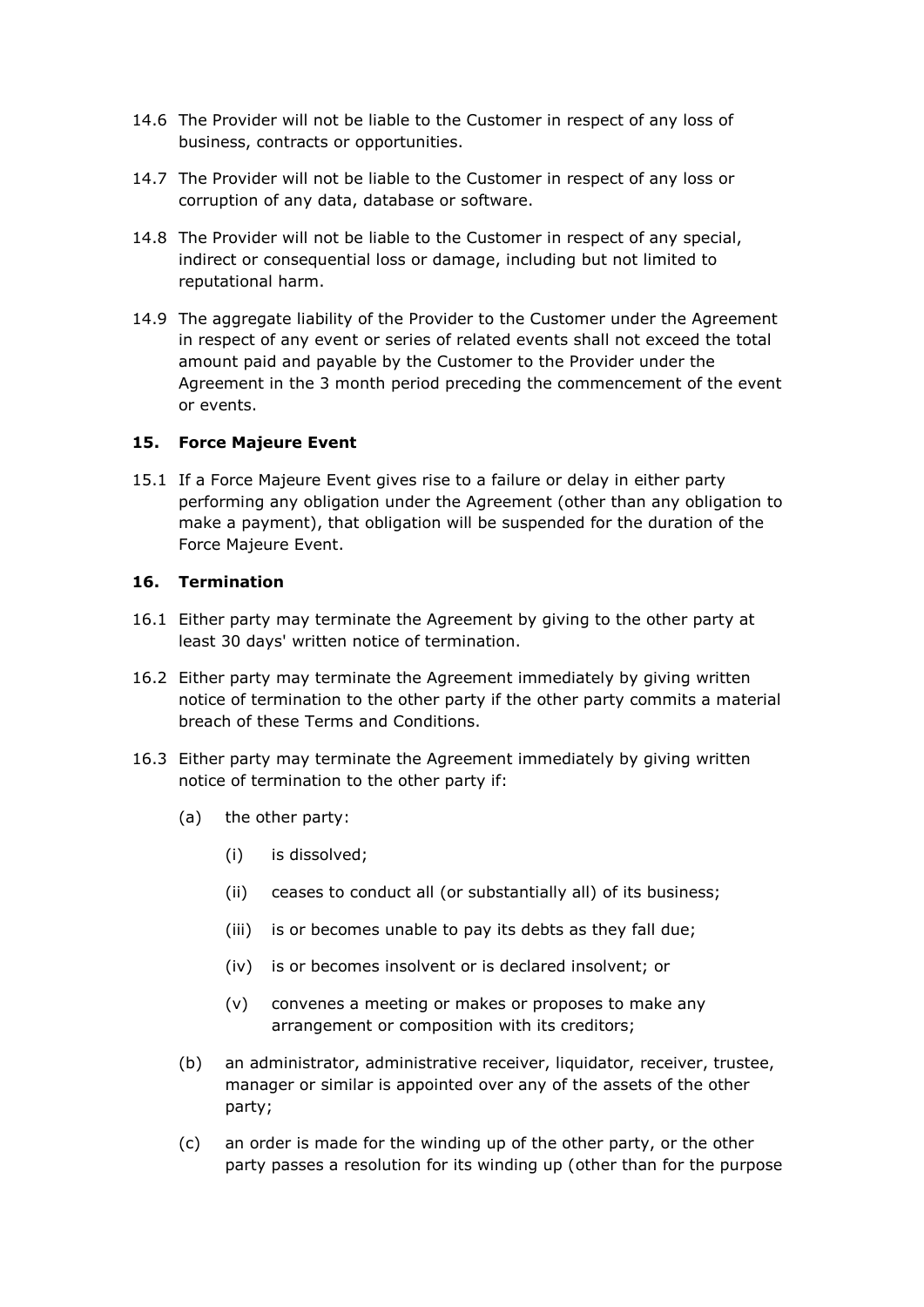of a solvent company reorganisation where the resulting entity will assume all the obligations of the other party under the Agreement); or

- (d) if that other party is an individual:
	- (i) that other party dies;
	- (ii) as a result of illness or incapacity, that other party becomes incapable of managing his or her own affairs; or
	- (iii) that other party is the subject of a bankruptcy petition or order.

#### **17. Effects of termination**

- 17.1 Upon the termination of the Agreement, all of the provisions of these Terms and Conditions shall cease to have effect, save that the following provisions of these Terms and Conditions shall survive and continue to have effect (in accordance with their express terms or otherwise indefinitely): Clauses 1, 3.10, 6, 9, 11, 14, 17, 20 and 21.
- 17.2 Except to the extent that these Terms and Conditions expressly provides otherwise, the termination of the Agreement shall not affect the accrued rights of either party.
- 17.3 Within 30 days following the termination of the Agreement for any reason:
	- (a) the Customer must pay to the Provider any Charges in respect of Services provided to the Customer before the termination of the Agreement; and
	- (b) the Provider must refund to the Customer any Charges paid by the Customer to the Provider in respect of Services that were to be provided to the Customer after the termination of the Agreement, without prejudice to the parties' other legal rights.

#### **18. Notices**

- 18.1 Any notice from one party to the other party under these Terms and Conditions must be given by one of the following methods:
	- (a) sent by email to the relevant email address specified through the Hosted Services, in which case the notice shall be deemed to be received upon receipt of the email by the recipient's email server; or
	- (b) sent using the contractual notice mechanism incorporated into the Hosted Services, in which case the notice shall be deemed to be received upon dispatch,

providing that, if the stated time of deemed receipt is not within Business Hours, then the time of deemed receipt shall be when Business Hours next begin after the stated time.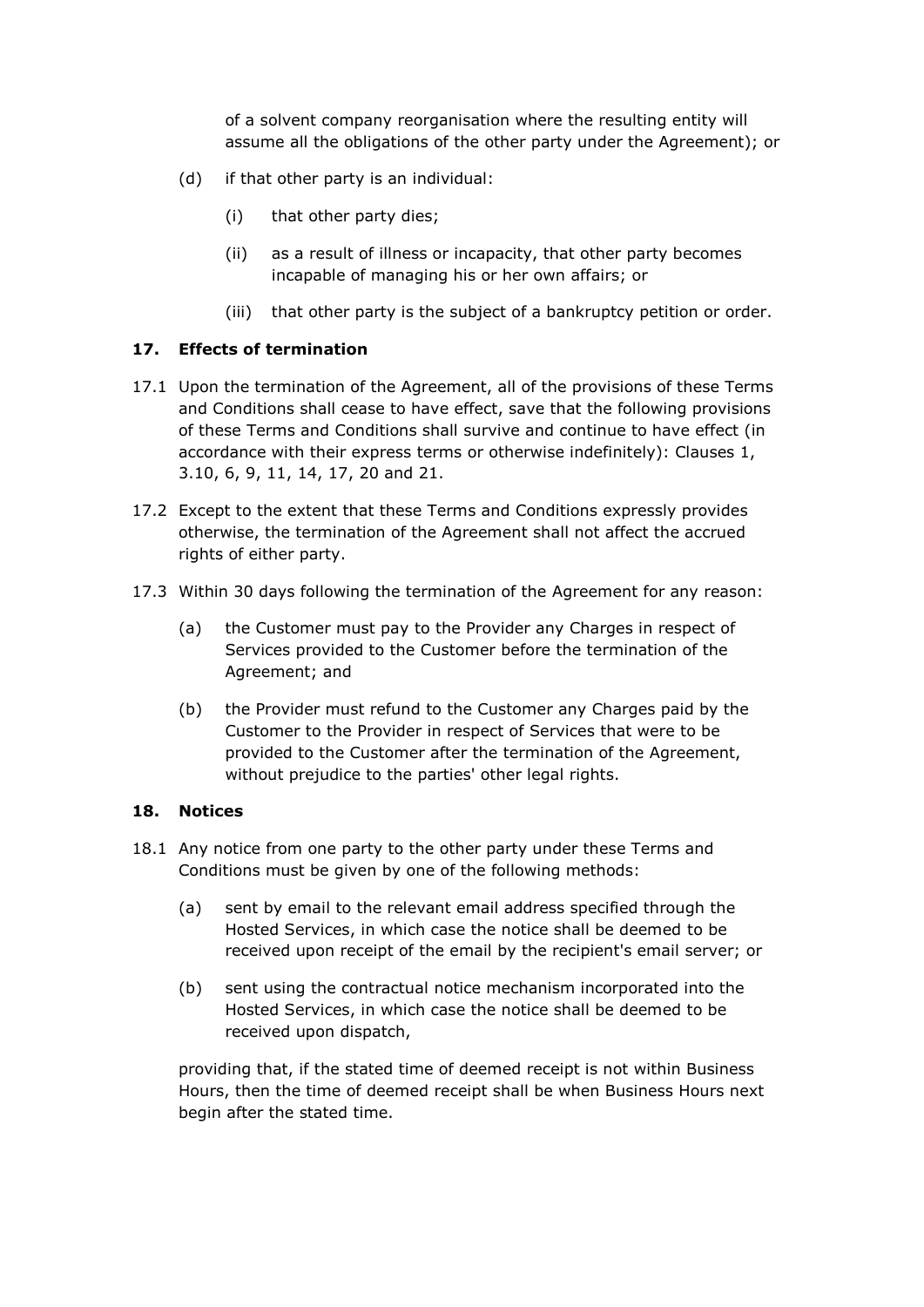### **19. Subcontracting**

19.1 Subject to any express restrictions elsewhere in these Terms and Conditions, the Provider may subcontract any of its obligations under the Agreement, providing that the Provider must give to the Customer, promptly following the appointment of a subcontractor, a written notice specifying the subcontracted obligations and identifying the subcontractor in question.

### **20. General**

- 20.1 No breach of any provision of the Agreement shall be waived except with the express written consent of the party not in breach.
- 20.2 If any provision of the Agreement is determined by any court or other competent authority to be unlawful and/or unenforceable, the other provisions of the Agreement will continue in effect. If any unlawful and/or unenforceable provision would be lawful or enforceable if part of it were deleted, that part will be deemed to be deleted, and the rest of the provision will continue in effect (unless that would contradict the clear intention of the parties, in which case the entirety of the relevant provision will be deemed to be deleted).
- 20.3 The Provider may vary the Agreement by giving to the Customer at least 30 days' written notice of the variation. Subject to this, the Agreement may only be varied by a written document signed by or on behalf of each of the parties.
- 20.4 The Customer hereby agrees that the Provider may assign the Provider's contractual rights and obligations under the Agreement to any successor to all or a substantial part of the business of the Provider from time to time providing that such action does not serve to reduce the guarantees benefiting the Customer under the Agreement. Save to the extent expressly permitted by applicable law, the Customer must not without the prior written consent of the Provider assign, transfer or otherwise deal with any of the Customer's contractual rights or obligations under the Agreement.
- 20.5 The Agreement is made for the benefit of the parties, and is not intended to benefit any third party or be enforceable by any third party. The rights of the parties to terminate, rescind, or agree any amendment, waiver, variation or settlement under or relating to the Agreement are not subject to the consent of any third party.
- 20.6 Subject to Clause 14.1, a Services Order Form, together with these Terms and Conditions and any Schedules, shall constitute the entire agreement between the parties in relation to the subject matter of that Services Order Form, and shall supersede all previous agreements, arrangements and understandings between the parties in respect of that subject matter.
- 20.7 This Agreement is governed by the laws of the United Kingdom and any dispute arising in connection with this Agreement, which the Parties will not be able to resolve amicably, will be submitted to the exclusive jurisdiction of the courts of the United Kingdom.